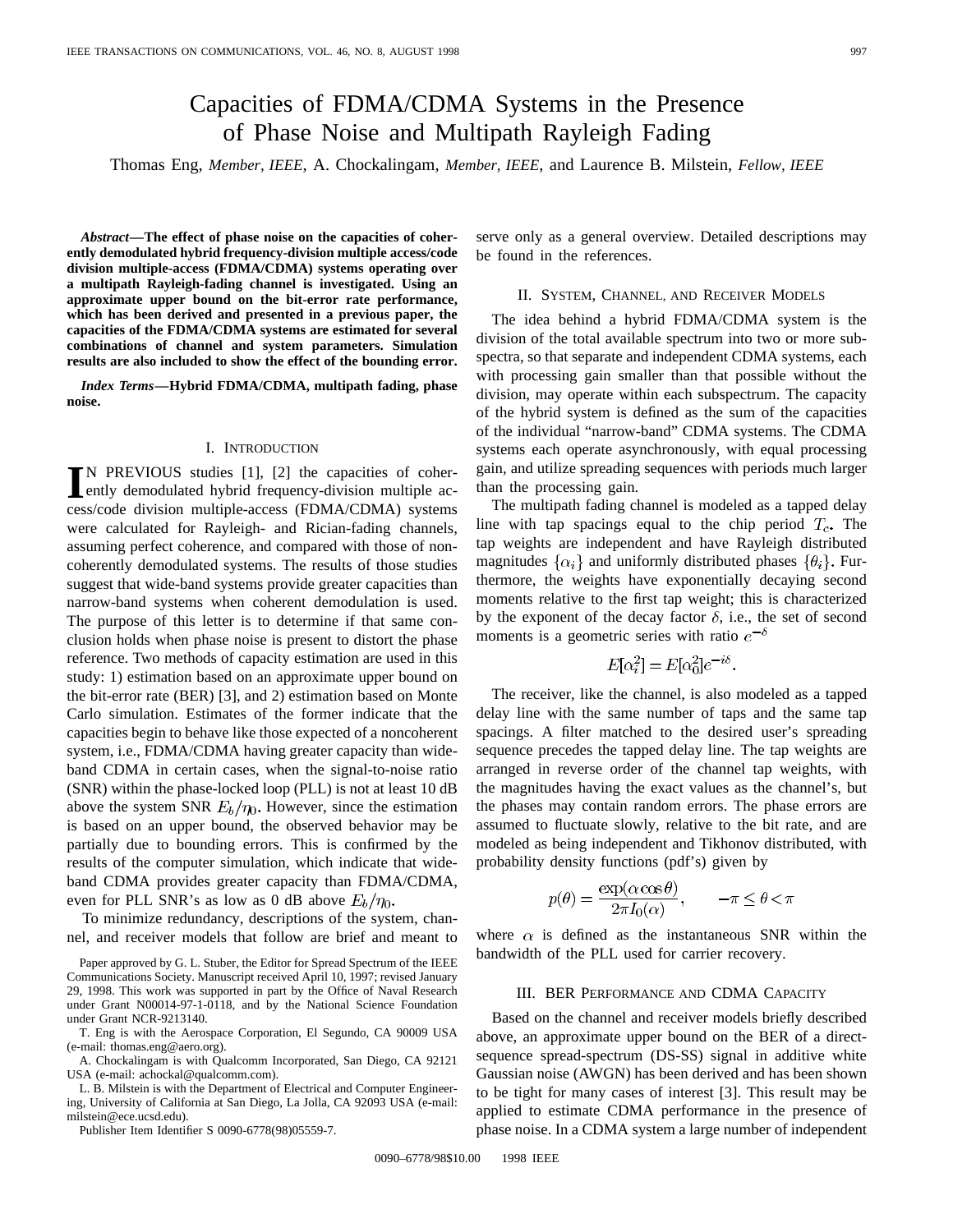users are transmitting simultaneously on the same frequency; using a central limit theorem argument, the aggregate effect of all nonintended users' signals at any moment is approximately the same as that from a Gaussian random variable. When this condition holds, it has been shown, e.g., [4] and [5], that the multiple-access interference may be treated as additional Gaussian noise for the purpose of evaluating bit-error probabilty. Therefore, the results obtained in [3] for AWGN are at least good first-order approximations when applied to such a CDMA system.

From a previous study [1], CDMA capacity was calculated assuming perfect phase references. In that study the BER was found to be a function of the average received SNR  $E_b/\eta_0$ , the number of resolvable multipaths  $M$ , the multipath intensity profile (MIP) decay factor  $\delta$ , the processing gain N, and the number of active users  $K$ . Defining the capacity as the largest  $K$  such that the BER is below the required bit-error probability, the capacity can be expressed as  $C(E_b/\eta_0, M, \delta, N)$  =  $\max\{K: P_b(E_b/\eta_0, M, \delta, N, K) \lt P_{breq}\}.$ 

In [1] a model which relates CDMA bandwidth with the other system parameters was described. These relationships may be summarized as follows: let the parameters associated with the FDMA/CDMA system having L subspectra ( $L = 1$ ) being the "wide-band" CDMA case) be denoted with subscripts " $L$ ;" then it is postulated that

$$
\left(\frac{E_b}{\eta_0}\right)_L = \left(\frac{E_b}{\eta_0}\right)_1 \sum_{i=0}^{L-1} e^{-\delta i}
$$

$$
M_L = M_1/L
$$

$$
\delta_L = L\delta_1
$$

$$
N_L = N_1/L.
$$

These relationships are based on some reasonable assumptions concerning the number of paths that a channel of a given bandwidth is able to resolve and the conservation of path powers when unresolvable paths merge.

The total capacity for a FDMA/CDMA system with  $L$  subspectra, given the parameters associated with wide-band CDMA, may then be calculated as  $L \times C((E_b/\eta_0)_L, M_L, \delta_L, N_L).$ 

## IV. NUMERICAL RESULTS

Table I lists the estimated capacities of FDMA/CDMA for  $L = 1, 2, 3, 4, 6,$  and 12,  $N_1 = 1023, M_1 = 12, (E_b/\eta_0)_1 =$ 10 dB, and  $\delta_1 = 0.0$  and 0.1, respectively. The amount of phase noise present is characterized by the loop SNR gain factor, which is defined as the ratio of the average SNR within the loop bandwidth of the PLL to the effective SNR of the FDMA/CDMA system. The system corresponding to Table I has a loop gain factor of 20 dB. For comparison purposes, analogous capacity calculations for the perfect reference cases taken from [1] are listed in Table II. The capacity estimates in Table I (and Table III) are obtained using equations in [3, Sec. VII], and the capacities in Table II are obtained using [1, eqs.  $[4(a)-(c)]$ .

From Table I, it is seen that, with the exception of the case where the required BER is  $10^{-1}$ , the results indicate that

TABLE I ESTIMATED CAPACITANCES OF FDMA/CDMA WITH PHASE NOISE.  $N = 1023, M = 12$ , LOOP GAIN FACTOR = 20 dB

|                  | <b>System Capacity</b> |           |           |           |                |           |           |           |
|------------------|------------------------|-----------|-----------|-----------|----------------|-----------|-----------|-----------|
| L                | $\delta_1=0.0$         |           |           |           | $\delta_1=0.1$ |           |           |           |
|                  | $10^{-1}$              | $10^{-2}$ | $10^{-3}$ | $10^{-4}$ | $10^{-1}$      | $10^{-2}$ | $10^{-3}$ | $10^{-4}$ |
|                  | 929                    | 319       | 171       | 106       | 919            | 305       | 158       | 93        |
| $\boldsymbol{2}$ | 1012                   | 298       | 138       | 72        | 990            | 278       | 120       | 56        |
| 3                | 1017                   | 261       | 102       | 42        | 987            | 237       | 84        | 27        |
| 4                | 992                    | 220       | 72        | 20        | 956            | 196       | 52        | 8         |
| 6                | 906                    | 150       | 30        | 0         | 870            | 132       | 12        | $\Omega$  |
| 12               | 612                    | 24        | $\theta$  | 0         | 600            | 24        | 0         | $\Omega$  |

TABLE II ESTIMATED CAPACITIES OF FDMA/CDMA WITH PERFECT PHASE REFERENCE.  $N = 1023, M = 12$ 

|                 | System Capacity |           |           |           |                |           |           |           |
|-----------------|-----------------|-----------|-----------|-----------|----------------|-----------|-----------|-----------|
| L               | $\delta_1=0.0$  |           |           |           | $\delta_1=0.1$ |           |           |           |
|                 | $10^{-1}$       | $10^{-2}$ | $10^{-3}$ | $10^{-4}$ | $10^{-1}$      | $10^{-2}$ | $10^{-3}$ | $10^{-4}$ |
| 1               | 1758            | 480       | 241       | 145       | 1738           | 464       | 226       | 131       |
| $\overline{2}$  | 1656            | 412       | 182       | 94        | 1628           | 390       | 164       | 78        |
| 3               | 1560            | 348       | 135       | 57        | 1521           | 321       | 114       | 39        |
| 4               | 1464            | 292       | 96        | 28        | 1420           | 264       | 72        | 12        |
| 6               | 1290            | 198       | 42        | 0         | 1236           | 174       | 24        | 0         |
| $\overline{12}$ | 840             | 48        | 0         | 0         | 840            | 36        | 0         | ŋ         |

TABLE III ESTIMATED CAPACITIES OF FDMA/CDMA WITH PHASE NOISE.  $N_1 = 1023, M_1 = 12, \delta = 0.1$ 

|              | <b>System Capacity</b> |           |           |                            |                            |     |           |           |
|--------------|------------------------|-----------|-----------|----------------------------|----------------------------|-----|-----------|-----------|
| L            |                        |           |           | Loop gain factor = $16 dB$ | Loop gain factor $= 10$ dB |     |           |           |
|              | $10^{-}$               | $10^{-2}$ | $10^{-3}$ | $10^{-4}$                  | $10^{-7}$                  |     | $10^{-3}$ | $10^{-4}$ |
|              | 691                    | 247       | 131       | 77                         | 385                        | 153 | 82        | 48        |
| $\mathbf{2}$ | 782                    | 234       | 102       | 46                         | 468                        | 154 | 66        | 28        |
| 3            | 798                    | 204       | 72        | 21                         | 495                        | 135 | 45        | 9         |
| 4            | 784                    | 168       | 44        | 4                          | 496                        | 112 | 28        |           |
| 6            | 726                    | 108       | 12        | 0                          | 468                        | 72  | 0         |           |
| 12           | 504                    | 12        |           | 0                          | 336                        | O   | 0         |           |

the total capacity decreases as the available spectrum is more finely divided. Thus, wide-band CDMA is seen to provide the most efficient usage of available spectrum for the majority of the cases. For the  $10^{-1}$  BER case, the total capacity first increases as  $L$  is increased, then eventually decreases as the spectrum is further divided. The greatest increase in capacity is seen when L is changed from  $L = 1$  to  $L = 2$  in both the  $\delta_1 = 0.0$  and  $\delta_1 = 0.1$  cases; this increase, however, is less than 10%. Also, it is seen that this apparent advantage of two- and three-segment FDMA/CDMA systems becomes less pronounced when  $\delta_1$  is increased from 0.0 to 0.1.

In general, the behavior of the total capacity for the different combinations of BER and  $L$  is similar to that observed for noncoherent demodulation [1], which is not surprising since the most notable effect of phase noise on receiver performance is the loss of coherence. To further illustrate this point, the estimated capacities for the systems with the same parameters as those used in Table I, but with greater amounts of phase noise, are listed in Table III. The amount of phase noise present is characterized by the loop SNR gain factor, which is defined as the ratio of the PLL SNR to the system SNR. The system corresponding to Table I has a gain factor of 20 dB, whereas